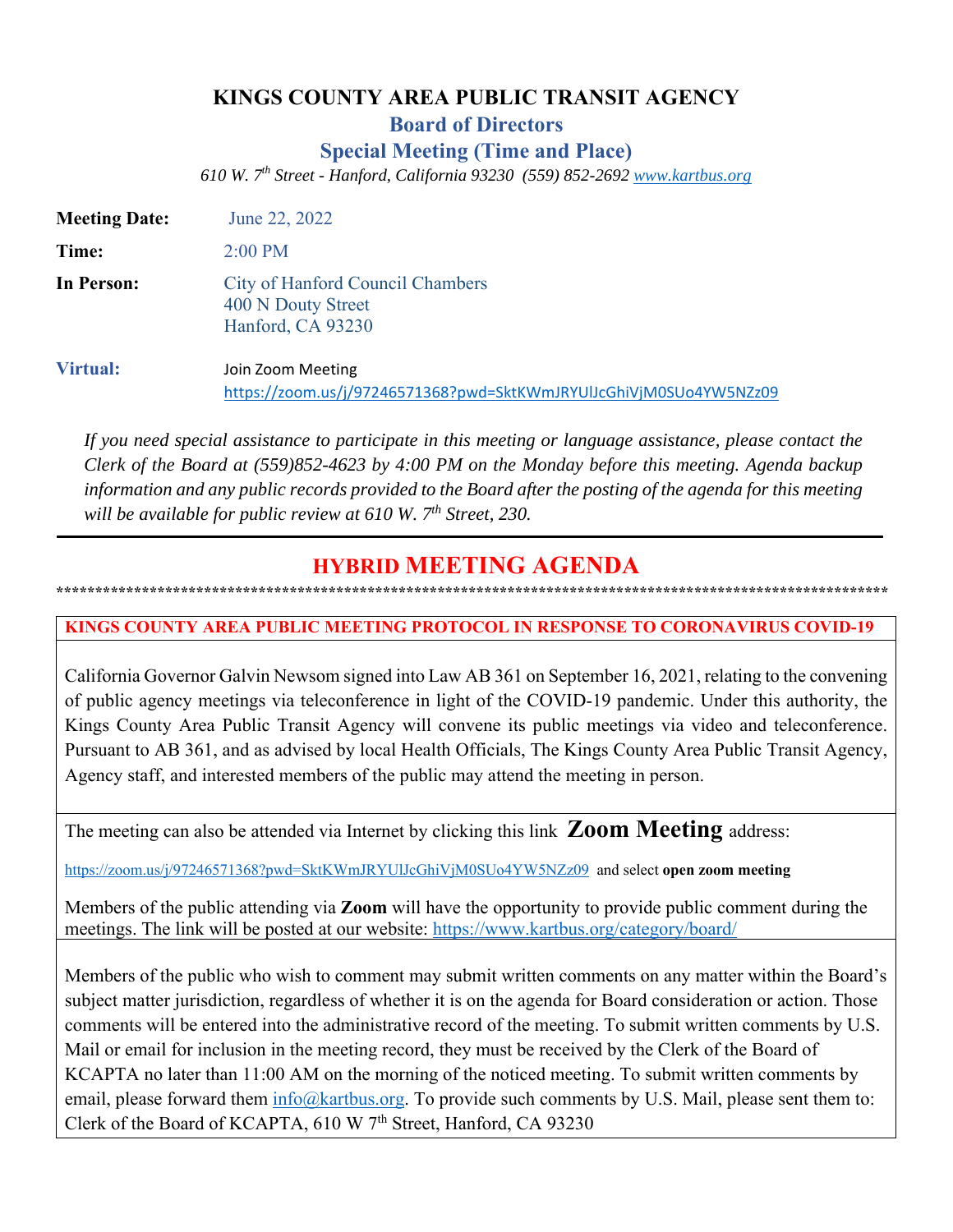#### **ITEM # DESCRIPTION ACTION** ACTION

#### **1.** CALL TO ORDER

*Roll Call – Clerk of the Board* 

#### **2.** UNSCHEDULED APPEARANCE

*Any person may directly address the Board at this time on any item on the agenda or on any other topics of interest to the public that is within the subject matter jurisdiction of the Board. Five (5) minutes are allowed for each item.* 

#### **3.** CONSENT ITEMS **ACTION**

*All items listed as consent items are considered routine and will be enacted by one motion. Any discussion of any consent item will be removed at the request of any Board member and made a part of the regular agenda.* 

- A. Summary Minutes of Meeting May 25, 2022
- B. KART Operational Statistics
- C. Approve Amended LCTOP Resolution No. 22-07

| 7. MISCELLANEOUS COMMENTS FROM STAFF                         | <b>INFORMATION</b> |
|--------------------------------------------------------------|--------------------|
| 6. AWARD VANPOOL SERVICE PROVIDER CONTRACT TO ENTERPRISE LLC | ACTION             |
| 5. AWARD CNG MAINTENANCE CONTRACT TO CLEAN ENERGY            | ACTION             |
| 4. FINDING OF NECESSITY AND REAFFIRMING RESOLUTION NO. 22-03 | <b>ACTION</b>      |

#### **Attachments:**

- A MINUTES OF MAY 25, 2022
- B RESOLUTION 22-07 (Amended LCTOP Resolution)
- C RESOLUTION 22-03 Public Meeting Protocol
- D AGREEMENT 22-04 (Clean Energy)
- E AGREEMENT 22-05 (Enterprise LLC)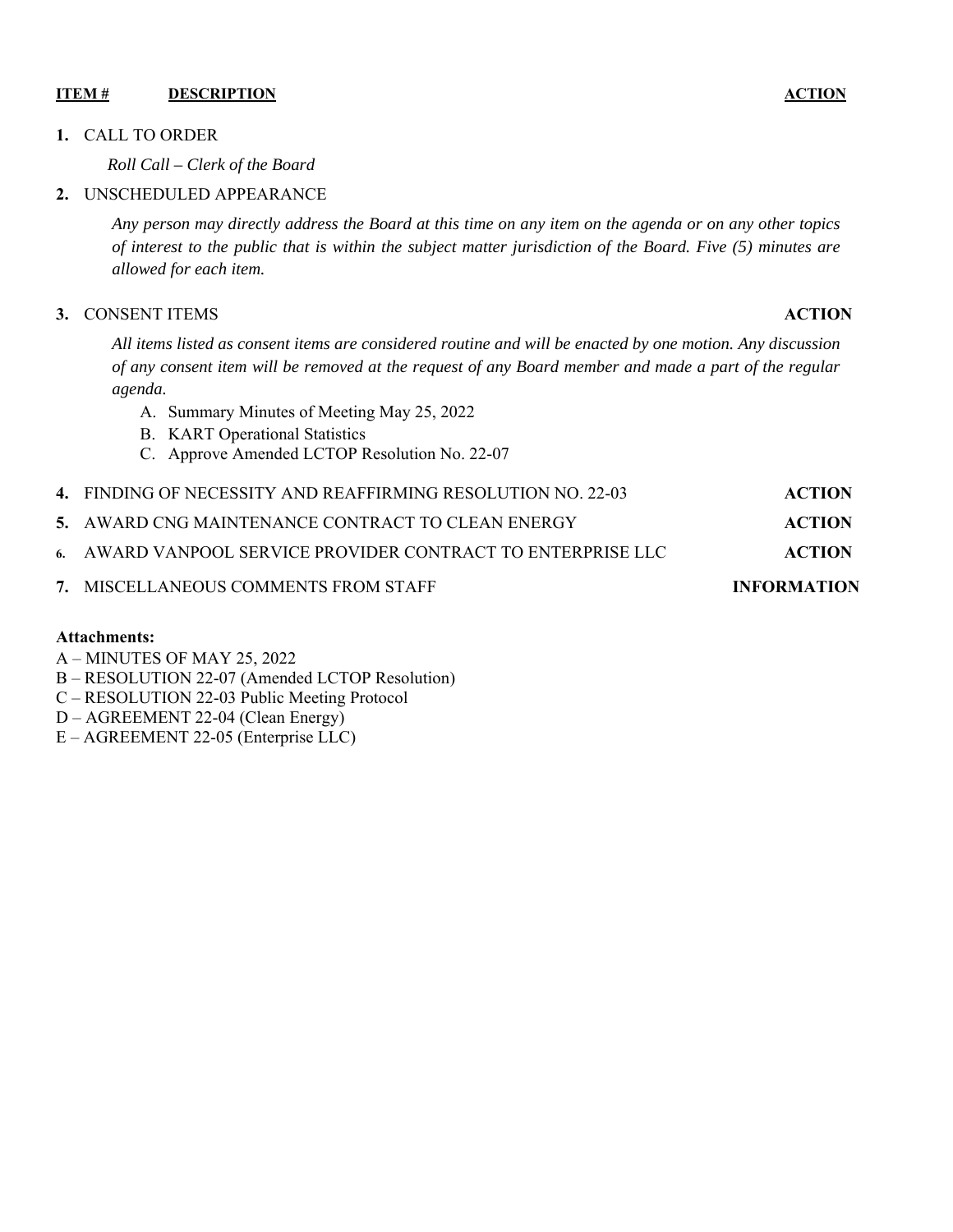# **STAFF REPORT**

#### **3. CONSENT ITEM:**

#### **A. Summary Minutes of Special Meeting May 25, 2022**

#### *B.* **KART Operational Statistics**

The Transportation Development Plan (TDP) for Kings County establishes operational performance standards for KCAPTA transit operations. Staff uses these standards to evaluate specific needs for transit services and develop plans for improvements and service revision. Monthly, Staff evaluates KCAPTA operational performance and compares them to the standards set in the TDP. Performance monitoring is also required as part of our Title VI Program.

 Per KCAPTA Title VI Program (June 2022-2025), on-time performance and farebox recovery rates should be reported monthly to the Board. Monitoring and reporting of these standards allow Staff and the Board to ensure operational practices do not result in discrimination on the basis of race, color, or national origin. In the past, this was information included in the Annual Financial Report; however, it was noted in our review of our Title IV Program that this information should be reported to the Board monthly. Below is our YTD (Fiscal Year 2021/2022) farebox recovery and on-time performance by route and service type.

| <b>ROUTE</b>      | <b>FAREBOX</b> %      | <b>ON-TIME PERFORMANCE</b> |  |
|-------------------|-----------------------|----------------------------|--|
|                   | (Standard 15%)        | (Standard 85%)             |  |
| 1                 |                       | 96.14%                     |  |
| $\overline{2}$    |                       | 97.74%                     |  |
| 3                 |                       | 98.57%                     |  |
| 4                 | <b>Hanford Routes</b> | 98.18%                     |  |
| 5                 | 6.09%                 | 98.58%                     |  |
| 6                 |                       | 97.03%                     |  |
| 7                 |                       | 96.89%                     |  |
| 8                 |                       | 98.54%                     |  |
| 9                 |                       | 96.96%                     |  |
| 12                | 6.11%                 | 95.21%                     |  |
| 13                | 4.57%                 | 92.20%                     |  |
| 14                | 5.39%                 | 97.08%                     |  |
| 15                | 10.19%                | 94.32%                     |  |
| 17                | 19.08%                | 97.32%                     |  |
| 20                | 6.77%                 | 98.39%                     |  |
| PARATRANSIT       | 7.48%                 |                            |  |
| <b>FLEX ROUTE</b> | 4.86%                 |                            |  |

Due to the effects that COVID has had on ridership, the KART system is not meeting the required 15% farebox recovery. The State of California has waived this requirement until the end of FY 2023.

#### *C. Approve Amended LCTOP Resolution No 22-07*

In March 2022, the Board approved LCTOP Resolution No. 22-07 with three projects listed. During the approval process, KCAPTA adjusted one of the projects to align with the criteria of the project. Project (3) Transit Center (\$200,000) has been retitled to KCAPTA Park and Ride Lot. This will fund the construction of a Park and Ride Lot and the installation Electric Vehicle Chargers. The attached resolution has been updated. No other items have been changed.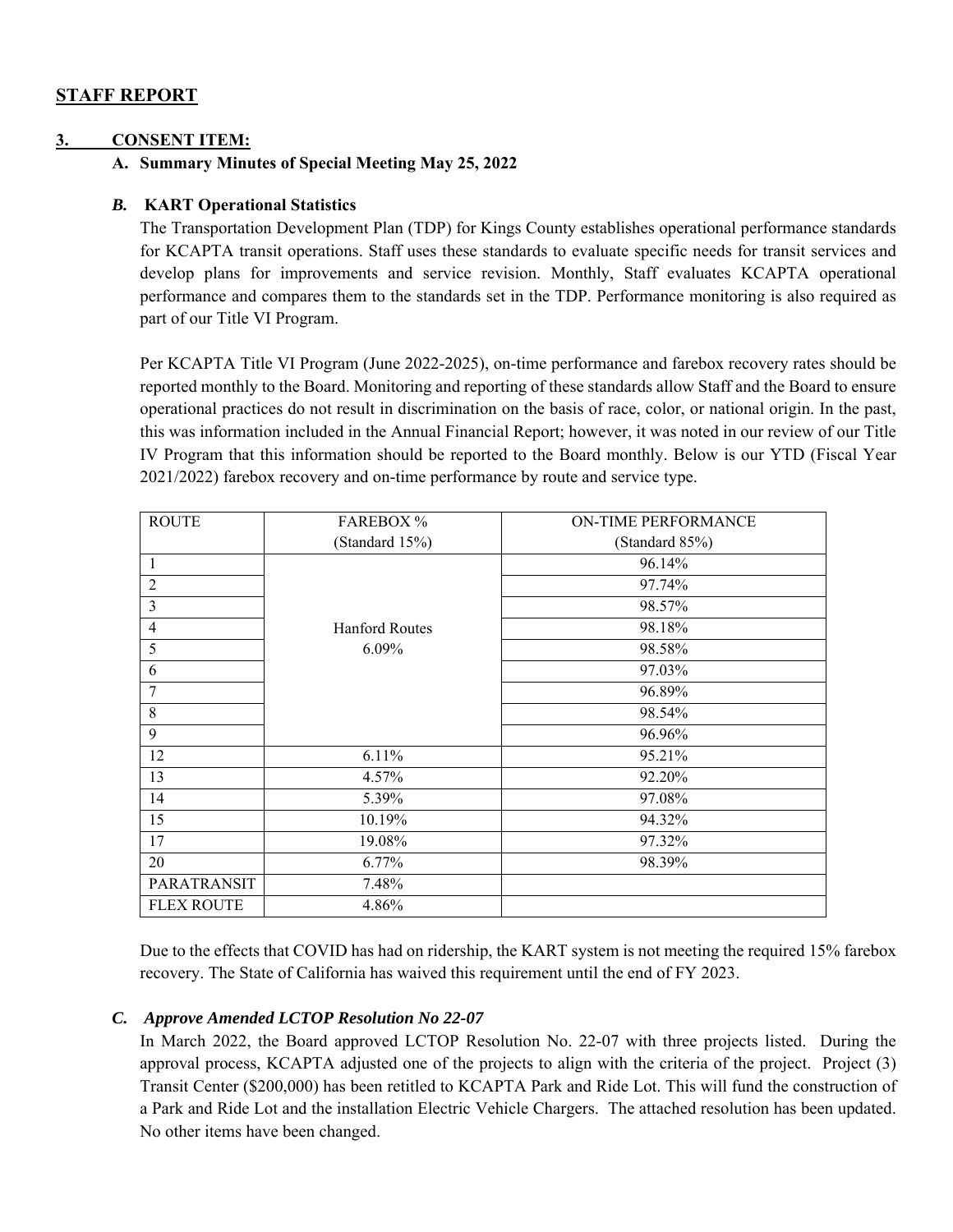# **4. FINDING OF NECESSITY AND REAFFIRMING RESOLUTION NO 22-03 (Angie Dow):**

On October 27, 2021, the Board began holding public meetings under the abbreviated teleconference provisions of AB361. To continue holding teleconferenced meetings under these provisions, the Board must find within thirty (30) days and every thirty (30) days thereafter that the conditions necessary to invoke such provisions continue to exist.

In March of 2022, KCAPTA began holding hybrid meetings allowing for both virtual attendance and in-person. Due to construction at the County Board of Supervisors Office, the meeting is held at the City of Hanford Council Chamber at a special time, 2:00 pm.

Although we have encountered some difficulty in hearing people who are attending virtually, the hybrid setup has allowed the City of Avenal Board members to attend virtual instead of driving into Hanford. It has also allowed the general public to attend virtually.

## **Recommendation**

Staff recommends that the KCAPTA Board reaffirm all facts and findings in Resolution No 22-03, authorizing the KCAPTA Board to continue to meet in a hybrid environment, in person and remote teleconference, subject to the requirements of Assembly Bill 361.

## **5. AWARD CNG MAINTENANCE CONTRACT TO CLEAN ENERGY (Oscar Gonzalez):**

Staff developed an RFP for a five-year CNG Fueling Station Maintenance contract that outlined the CNG Station and maintenance needs; the solicitation was posted in the Hanford Sentinel, emailed the RFP to four vendors, and emailed it to the Minority Business Development Agency in Fresno.

KCAPTA received only one bid. Staff reviewed the solicitations and determined that this was sufficient.

Staff also reviewed the RFP to determine if there was something included in the specification that limited participation. No specifications were limiting. Staff reached out to all firms and received a response from CNG Mechanical. CNG Mechanical said they cannot take on any new contracts due to staffing levels and the large workload they currently have.

Since the specification was not restrictive and changes cannot be made to encourage competition, I determined there was adequate competition.

Clean Energy was founded in 1996 with its headquarters in Newport Beach, CA. They have three regional offices located in Denver Colorado; Dallas, Texas; and Concord, New Hampshire. Clean Energy fuels more than the 48,000 Natural Gas Vehicles at more than 573 stations (owned, operated, or supply contract) across the United States and Canada.

Clean Energy has been maintaining our site since 2014. There has been a minimal amount of breakdowns over the past eight years, and when an event occurs a service technician is at the site within a two-hour timeframe. Clean Energy has done a fantastic job at maintaining the fueling station.

## **Recommendation**

Staff recommends that the Board award the five-year CNG Fueling Station Maintenance and Repair Contract to Clean Energy, Inc., and authorize the KCAPTA Board Chair to sign Service Agreement #22-04 with Clean Energy, Inc.

# **6. AWARD VANPOOL SERIVCE PROVIDER CONTRACT TO ENTERPRISE LLC. (Angie Dow):**

In March, Staff released a Request for Proposal (RFP) for Vanpool Service Providers. Proposals were due on June 8, 2022. The RFP was solicited in the newspaper and posted on our website and the Monterey Salinas Transit website. The RFP was sent to two vendors. Only one vendor responded to the RFP.